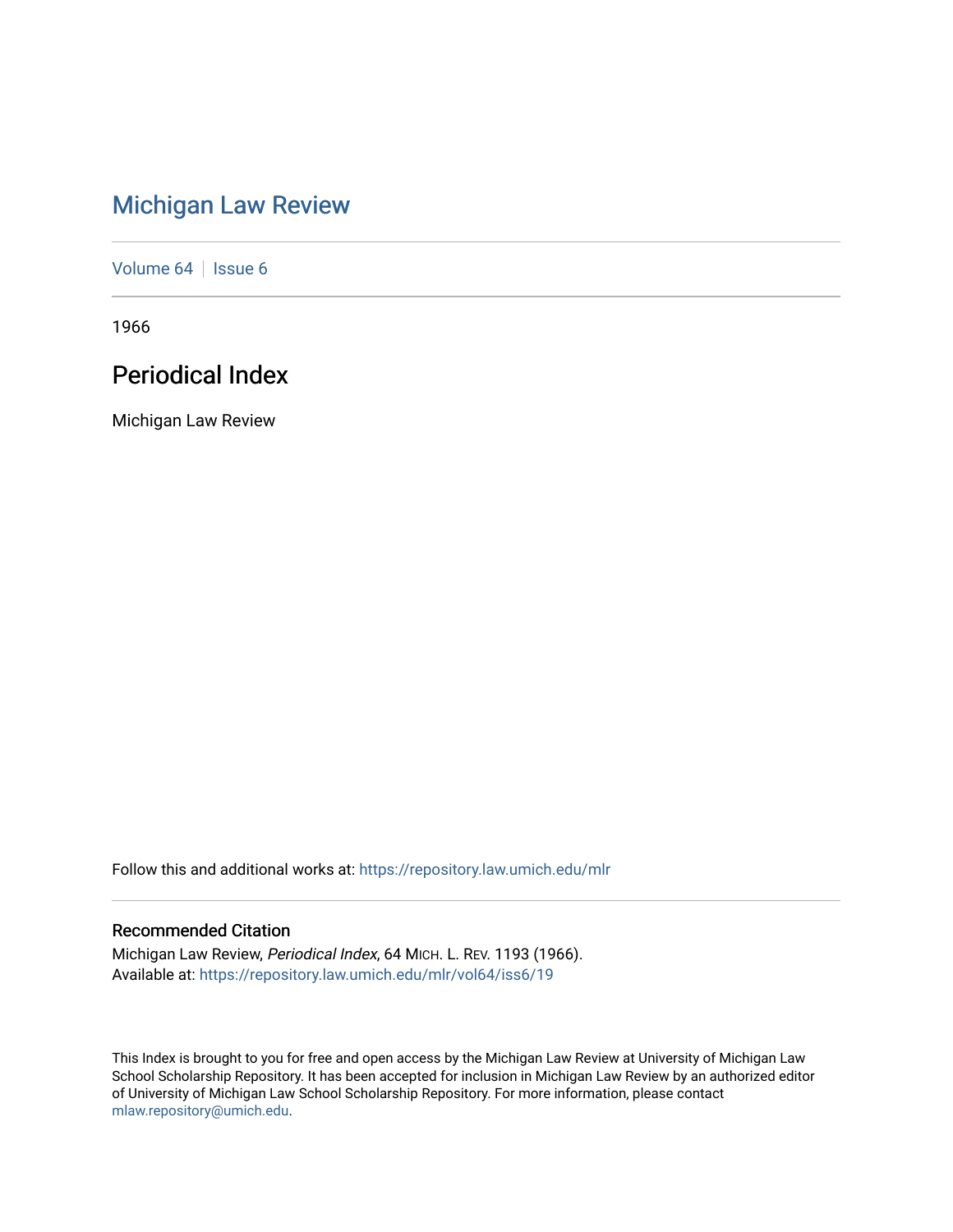# **PERIODICAL INDEX**

This index includes *articles, comments* and some of the longer *notes* which have appeared in leading law reviews since the publication of the last issue of this *Review.*  (a) indicates a leading article.

# ALIENS

The futile forgiveness: basing deportation on an expunged narcotics conviction. 114 U. Pa. L. Rev. 372-79 (Jan.).

Antitrust and the consumer interest. (a) Kenneth S. Carlston and James M. Treece. 64 Mich. L. Rev. 777-800 (March).

#### .ANTITRUST LAW

See also *Unfair Trade.* 

Current antitrust problems in broadcasting. (a) Richard L. Perry. 27 Ohio St. L.J. 1-18 (Winter).

Fair trade: the ideal and reality. 27 Ohio St. L.J.144-75 (Winter).

The polarities of antitrust. (a) Milton Handler. 60 Nw. U.L. Rev. 751-64 (Jan.-Feb.).

The size barrier in merger law-or antitrust by the numbers. (a) John C. Berghoff. 27 Ohio St. L.J. 76-101 (Winter).

#### APPELLATE PROCEDURE

The proposed federal rules of appellate procedure. (a) Sherman L. Cohn. 54 Geo. L.J. 431-81 (Winter).

# BANKRUPTCY

Bankruptcy jurisdiction: is it too summary? (a) George M. Treister. 39 So. Cal. L. Rev. 78-90 (1966).

Should chapter XIII bankruptcy be involuntary? 44 Texas L. Rev. 533-46 (Feb.).

# BILLS AND NoTES

Good faith purchase of consumer paper: the failure of the subjective test. (a) Neil 0. Littlefield. 39 So. Cal. L. Rev. 48-77 (1966).

#### **BROKERS**

The implication of a promise to buy or sell into a real estate brokerage contract: an analysis of the ready, willing and able theory. 114 U. Pa. L. Rev. 380-85 (Jan.).

#### CIVIL PROCEDURE

Waiver of a previously unrecognized defense: must lawyers be seers? 114 U. Pa. L. Rev. 451-58 (Jan.).

### CIVIL RIGHTS

Desegregation of public school faculties. 51 Iowa L. Rev. 681-96 (Spring).

Federal protection of Negro voting rights. 51 Va. L. Rev. 1051-1213 (Oct.). The American Indian-Tribal sovereignty and civil rights. 51 Iowa L. Rev. 654-69 (Spring).

#### CONSTITUTIONAL LAW

See also *Criminal Law, Evidence, Search*  ii' *Seizure.* 

Construction of interstate cbmpacts: a questionable federal question. (a) David E. Engdahl. 51 Va. L. Rev. 987-1049 (Oct.).

Privacy after Griswold: constitutional or natural law right? 60 Nw. U. L. Rev. 813- 33 (Jan.-Feb.).

The constitutionality of preventive disqualifications. 39 So. Cal. L. Rev. 144-54  $(1966).$ 

#### **CONSUMERS**

Translating sympathy for deceived consumers into effective programs for protection. 114 U. Pa. L. Rev. 395-450 Gan,).

#### **CONTRACTS**

A radical restatement of the law of seller's damages: California results compared. (a) Robert J. Harris and Kenneth Graham. 18 Stan. L. Rev. 553-82 (Feb.).

Bianchi, the court of claims, and trial de novo. 54 Geo. L.J. 644-79 (Winter).

Reflections on contract. (a) Malcolm P.

Sharp. 33 U. Chi. L. Rev. 211-20 (Winter).

# COPYRIGHT LAW

Copyright revision: preemption as a panacea. 27 Ohio St. L.J. 176-92 (Winter).

#### CRIMINAL LAW

See also *Evidence*, Search & Seizure.

Constitutional limits on pre-arrest delay. 51 Iowa L. Rev. 670-80 (Spring).

Convictions obtained by perjured testimony: a comparative view. (a) Daniel E. Murray. 27 Ohio St. L.J. 102-16 (Winter).

Eavesdropping orders and the fourth amendment. 66 Colum. L. Rev. 355-76 (Feb.).

Linkletter, Shott, and the retroactivity problem in Escobedo. 64 Mich. L. Rev. 832-55 (March).

The concept of mental disease in criminal law insanity tests. (a) Herbert Fingarette. 33 U. Chi. L. Rev. 229-48 (Winter).

[ 1193]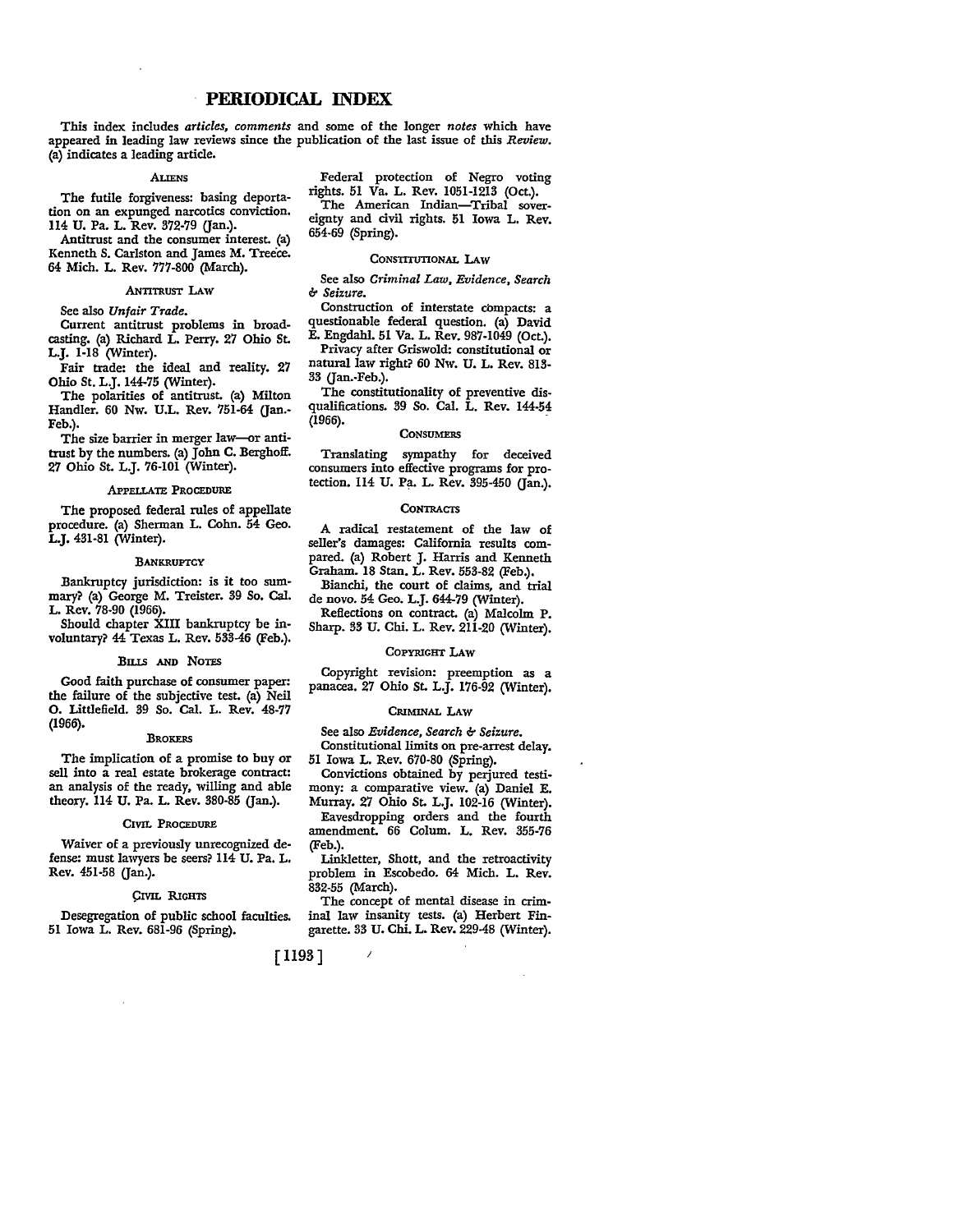The resistance standard in rape legislation. 18 Stan. L. Rev. 680-89 (Feb.).

# DOMESTIC RELATIONS

Separate maintenance for nonresidents. 39 So. Cal. L. Rev. 137-43 (1966).

#### EsTATE PLANNING

A technique for making distributions from principal and income to residuary beneficiaries during administration of estates-with application to trusts. (a) John S. Dole. 79 Harv. L. Rev. 765-73 (Feb.).

Joint tenancy: the estate lawyer's continuing burden. (a) John E. Riecker. 64 Mich, L. Rev. 801-30 (March).

#### EVIDENCE

Defense, dignity, reliability: the control of police interrogation. 39 So. Cal. L. Rev. 92-107 (1966).

Medical malpractice-expert testimony. 60 Nw. U.L. Rev. 834-51 (Jan.-Feb.).

Some difficulties in devising rules for determining truth in judicial trials. (a) Jack B. Weinstein. 66 Colum. L. Rev. 223- 46 (Feb.).

The meaning of defendant's silence. 39 So. Cal. L. Rev. 120-27 (1966).

The types of evidence: an analysis. (a) Lyman Ray Patterson. 19 Vand. L. Rev. 1-23 (Dec.).

#### FEDERAL COMMUNICATIONS COMMISSION

National policy and the "public interest"-a marriage of necessity in the communications act of 1934.114 U. Pa. L. Rev. 386-94 (Jan.).

#### FOREIGN GOVERNMENT

Finland's official watchmen. (a) Walter Gellhorn. 114 U. Pa. L. Rev. 327-64 (Jan.).

Settling disagreements with officials in Japan. (a) Walter Gellhom. 79 Harv. L. Rev. 685-732 (Feb.).

#### FOREIGN LAW

The Italian style: interpretation: III. (a) John Henry Merryman. [Parts I and II appeared in 18 Stan. L. Rev. 39-65; 396-437 (Nov. &: Jan.).] 18 Stan. L. Rev. 583-611 (Feb.).

#### INTERSTATE COMMERCE COMMISSION

"Piggyback" service under the interstate commerce act. 66 Colum. L. Rev. 318-37 (Feb.).

#### **JURISPRUDENCE**

Lon Fuller's multidimensional natural law theory. (a) Douglas Sturm. 18 Stan. L. Rev. 612-39 (Feb.).

JUVENILE DELINQUENCY

Juvenile delinquents: the police, state courts, and individualized justice. 79 Harv. L. Rev. 775-810 (Feb.).

# LABOR LAW

Refusal-to-recognize charges under section 8(a)(5) of the NLRA: card checks and employee free choice. 33 U. Chi. L. Rev. 387-405 (Winter).

State-court injunctions and the federal common law of labor contracts: beyond Norris-LaGuardia. (a) Howard Lesnick. 79 Harv. L. Rev. 757-64 (Feb.).

The bargaining lockout-reincarnation of an equalizer. 114 U. Pa. L. Rev. 366-71 (Jan.).

The board and section  $9(c)(5)$ : multilocation and single-location bargaining units in the insurance and retail industries. 79 Harv. L. Rev. 811-40 (Feb,).

The development of the Fibreboard doctrine: the duty to bargain over economically motivated subcontracting decisions. 33 U. Chi. L. Rev. 315-30 (Winter).

The employer's unilateral act-a per se violation-sometimes. (a) George Schatzki. 44 Texas L, Rev. 470-508 (Feb.).

#### LANDLORD AND TENANT

Remedies of the indigent tenant: pro• posal for change. (a) Robert S. Schoshinski. 54 Geo. L.J. 519-58 (Winter).

#### LAW & SCIENCE

Law in support of science: legal control of basic research resources. (a) Gordon Brewster Baldwin. 54 Geo. L.J. 559-91 (Winter).

# LEGAL Am

The legal needs of the poor: a sym• posium. "This new fetish for indigency": justice and poverty in an afiluent society, by Harold W. Solomon; Focal leverage points in problems relating to real prop• erty, by Julian H. Levi; The administra• tion of criminal justice, by A. Kenneth Pye; and Problems involving family and child, by Justine Wise Polier. 66 Colum. L, Rev. 247-316 (Feb.).

#### LEGAL EDUCATION

The federal taxation of legal education: past, present, and proposed, (a) Philip E. Heckerling. 27 Ohio St. L.J. 117-42 (Win• ter).

# **LICENSING**

Business and professional licensing-California, a representative example. 18 Stan. L. Rev. 640-65 (Feb.).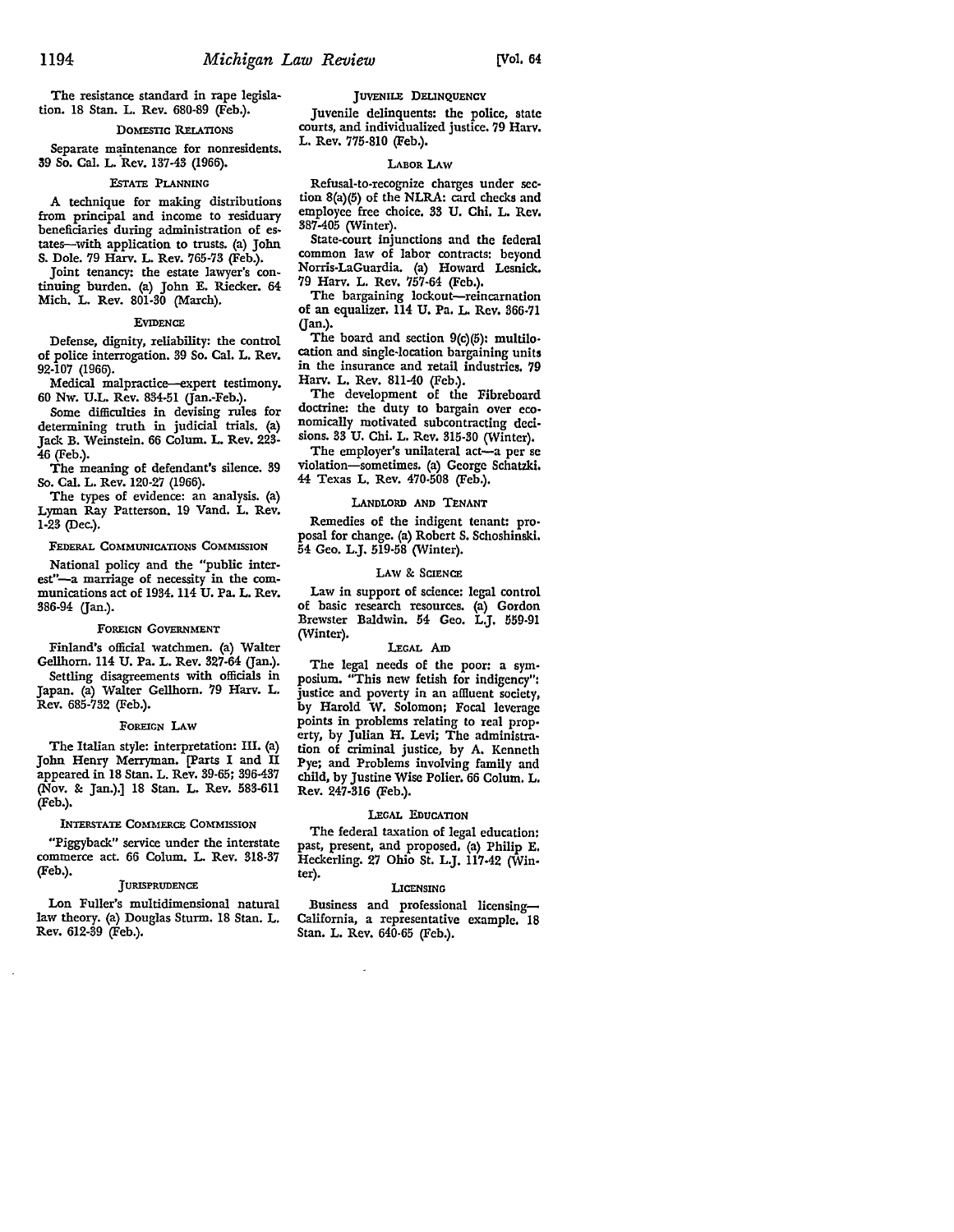# April 1966] *Periodical Index* 1195

# **MENTAL ILLNESS**

The function of the attorney and the commitment of the mentally ill. (a) Fred Cohen. 44 Texas L. Rev. 424-69 (Feb.).

# MUNICIPAL CORPORATIONS

Absolute preferences in municipal civil service appointments: the unresolved conflict with municipal discretion. 64 Mich. L. Rev. 891-909 (March).

Municipal industrial development bonds. (a) Alfred E. Abbey. 19 Vand. L. Rev. 25.71 (Dec.).

# OIL AND GAS

Prospects for compulsory fieldwide unit• ization in Texas. 44 Texas L. Rev. 510-82 (Feb.).

The Texas compulsory pooling act. (a) Ernest E. Smith. 44 Texas L. Rev. 387-423 (Feb.).

#### PROPERTY LAW

Abuses of the California lis pendens: an appeal for legislative remedy. 39 So. Cal. L. Rev. 108-19 (1966).

A survey of community property. (a) Norvie L Lay. 51 Iowa L. Rev. 625-52 (Spring).

California's surface waters. 39 So. Cal. L. Rev. 128-36 (1966).

Property and value-interplay among the Nilotes of the southern Sudan. {a) Francis M. Deng. 51 Iowa L. Rev. 541-60 (Spring).

Real property joint tenancies: law, fact, and fancy. (a) N. William Hines. 51 Iowa L. Rev. 582-624 (Spring).

#### PUBLIC HOUSING

The public housing administration and discrimination in federally assisted lowrent housing. 64 Mich. L. Rev. 871-90 (March).

#### SEARCH &: SEIZURE

Evidentiary searches: the rule and the reason. 54 Geo. L.J. 593-628 (Winter).

#### SECURITIES AND EXCHANGE COMMISSION

The regulation of corporate tender offers under federal securities law: a new challenge for rule IOb-5. 33 U. Chi. L. Rev. 359-86 (\V'inter).

#### SOVEREIGN IMMUNITY

Private suits against states in the federal courts. 33 U. Chi. L. Rev. 331-45 (Winter).

# TAXATION

See also *Legal Education.*  Income realization and charitable contributions: the economics of altruism. (a) Mason C. Lewis. 54 Geo. L.J. 482-518 (Winter).

Principal and income allocation of stock distributions-the six per cent rule. 64 Mich. L. Rev. 856-70 (March).

Tax considerations in corporate reorganizations and mergers. (a) John T. Sapienza. 60 Nw. U.L. Rev. 765-811 (Jan.- Feb.).

Taxing as income the receipt of interestfree loans. 33 U. Chi. L. Rev. 346-58 (Winter).

The loss carryover deduction and changes in corporate structure. 66 Colum. L. Rev. 338-54 (Feb.).

The myth of special tax concessions for qualified pension plans. (a) Raymond Goetz. 51 Iowa L. Rev. 561-81 (Spring).

#### **TORTS**

See also *Evidence* 

The application of res ipsa loquitur in medical malpractice cases. 60 Nw. U.L. Rev. 852-75 (Jan.-Feb.).

The bad Samaritan: rescue reexamined. 54 Geo. L.J. 629-43 (Winter).

The spurious rule of libel per quod. {a) Laurence H. Eldredge. 79 Harv. L. Rev. 733-56 (Feb.).

### TRIALS

"Civilizing" nonjury trials. (a) F. R. Lacy. 19 Vand. L. Rev. 73-149 (Dec.).

#### UNFAIR TRADE

Caveat emptor under the Robinson-Patman act-a reappraisal of current developments in buyer's liability. (a) Robert W. Steele. 27 Ohio St. L.J. 19-75 (Winter). Honesty and competition: some competitive virtues in the false naming of goods. (a) George J. Alexander. 39 So. Cal. L. Rev. 1-47 (1966).

The Robinson-Patman act: a symposium. Articles by Jason C. Blackford, Daniel Jay Baum, Jerrold G. Van Cise, Francis C. Mayer, Martin F. Idzik, Henry J. Bison, Jr., James F. Rill, Michael F. Schimberg, Earl W. Kintner, Basil J. Meziries, Thomas D. Ready, A. Everette MacIntyre, and Edwin S. Rockefeller. 41 Notre Dame Law. 285-401 (Feb.).